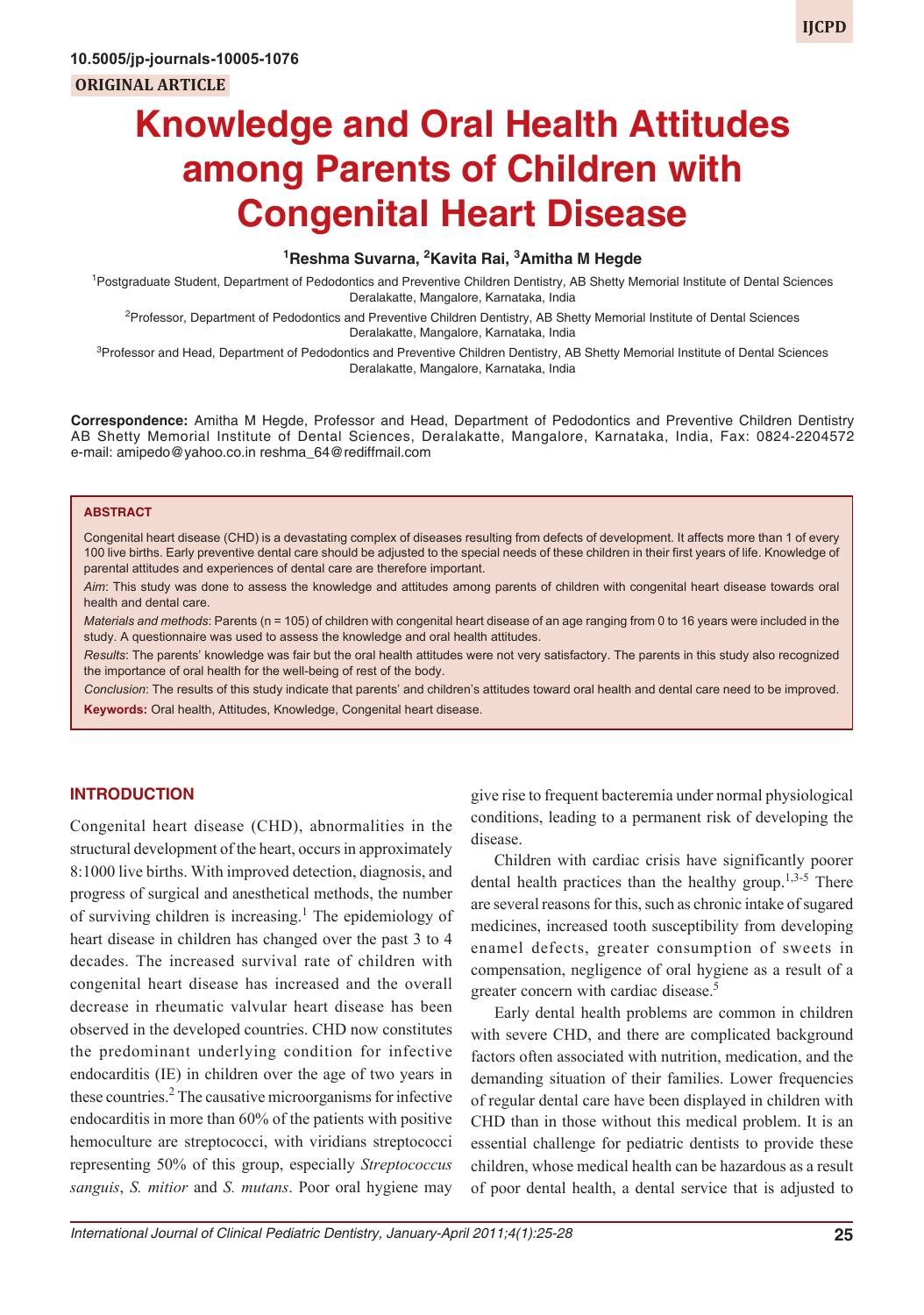their needs. Knowledge of parental attitudes and experiences of dental care plays a key role in providing an early preventive dental care to the special needs of children with CHD in their first years of life. $<sup>1</sup>$ </sup>

# **MATERIALS AND METHODS**

The subjects comprising the population of this study, i.e. the parents of children with congenital heart disease were recruited from a leading cardiac center in Bengaluru. The parental awareness and attitude was assessed through a questionnaire. A total of 95 subjects were included in the study whose children were between infancy to 16 years of age. The follow-up of 95 subjects who participated in the study, of which 86 completed questionnaires, were evaluated and formed as part of our study. The parental study group comprised of 67(63.8%) females and 38(36.2%) males.

The clearance for the study was obtained from the head of the pediatric cardiology department. Since there were a significant number of patients who hailed from outside Karnataka and who were non-Kannada speaking, questionnaires were also printed in Hindi and English to prevent any language barrier.

All the subjects were requested to complete the questionnaire. The questionnaire included fifteen items which were split into four different categories covering oral hygiene habits, awareness of gingival health and plaque, knowledge and awareness of dental and general health, and attitudes toward professional dental care. Assessments of oral hygiene habits included items on oral hygiene methods used, brushing intervals, and role of parents' supervision of it.

## **RESULTS**

Following the data analysis, it was found that 87.4% of the children used brush and paste to maintain oral hygiene whereas 5.7% of them used mouth wash and a meager 2.3% used tooth picks. The remaining 4.6% followed other methods. Around 56.3% of them brushed the teeth twice daily and the remaining (42.5%) brushed once a day. About 1.2% of the single time brushers reported of brushing only before bed time (Table 1).

Regarding their awareness on gingival health 41.37% of them said they had no knowledge about it and 39.08% said that redness of gingiva could be prevented by brushing and flossing. About 12.64% of them said it could be prevented by eating soft food and 6.89% thought that it could be prevented with vitamin C consumption. Their knowledge on plaque was also found to be very unsatisfactory where a large percentage (62.06%) did not know what it meant and 14.94% said it was yellow

|                                   |                | Frequency Percentage |
|-----------------------------------|----------------|----------------------|
| Oral hygiene methods used:        |                |                      |
| Toothbrush and paste              | 76             | 87.4                 |
| Mouthwash                         | 5              | 5.7                  |
| Toothpicks                        | $\mathfrak{D}$ | 2.3                  |
| Others (mango and neem            | 4              | 46                   |
| leaf, charcoal, etc.)             |                |                      |
| Brushing intervals:               |                |                      |
| At morning                        | 37             | 42.52                |
| Before bed                        | 1              | 1.15                 |
| Before bed and at morning         | 49             | 56.3                 |
| Other times                       | 0              |                      |
| Role of parents in supervision of |                |                      |
| oral hygiene:                     |                |                      |
| Parents watch and advise          | 72             | 82.75                |
| Parents only advice but do not    | 7              | 8.05                 |
| watch                             |                |                      |
| Parents never cared               | 8              | 9.19                 |

**Table 1:** Oral hygiene habits among the study population

discoloration of tooth whereas 10.34% said it was hard permanent deposits on the tooth, only 12.64% of them knew that it was soft deposits on the tooth (Table 2).

Regarding the awareness and knowledge of dental and general health, when asked about the effect of sweets on dental health, 85.9% replied in affirmative and 14% replied with a negative answer. Another 2.35% said that they were not aware of the effects of sweets on dental health. In reference to the effect of discolored teeth on their child's appearance 85.9% replied that it does have an effect, 8% said that it does not have any effect and 7% replied that they did not have any knowledge about it. Around 82% of the subjects in the study group were aware of the significance of oral health on the cardiac status, whereas 8% in the same study group did not think so and 9% of the subjects had no clue about any of the general health issues. Though 88% of the parents did understand that treatment of toothache is as important as any organ in the body, 4% disagreed to this and 8% of the population in the study group was ignorant about it (Table 3).

| <b>Table 2:</b> Awareness of gingival health and plaque                                                           |                     |                                  |  |
|-------------------------------------------------------------------------------------------------------------------|---------------------|----------------------------------|--|
|                                                                                                                   | Frequency           | Percentage                       |  |
| What does plaque mean?<br>Soft deposits on teeth<br>Heavy deposits on teeth<br>Tooth discoloration<br>Do not know | 11<br>9<br>13<br>54 | 12.64<br>10.34<br>14.94<br>62.06 |  |
| How to prevent redness of gingiva?<br>Brushing and flossing<br>Soft food<br>Vitamin C<br>Do not know              | 34<br>11<br>6<br>36 | 39.08<br>12.64<br>6.89<br>41.37  |  |

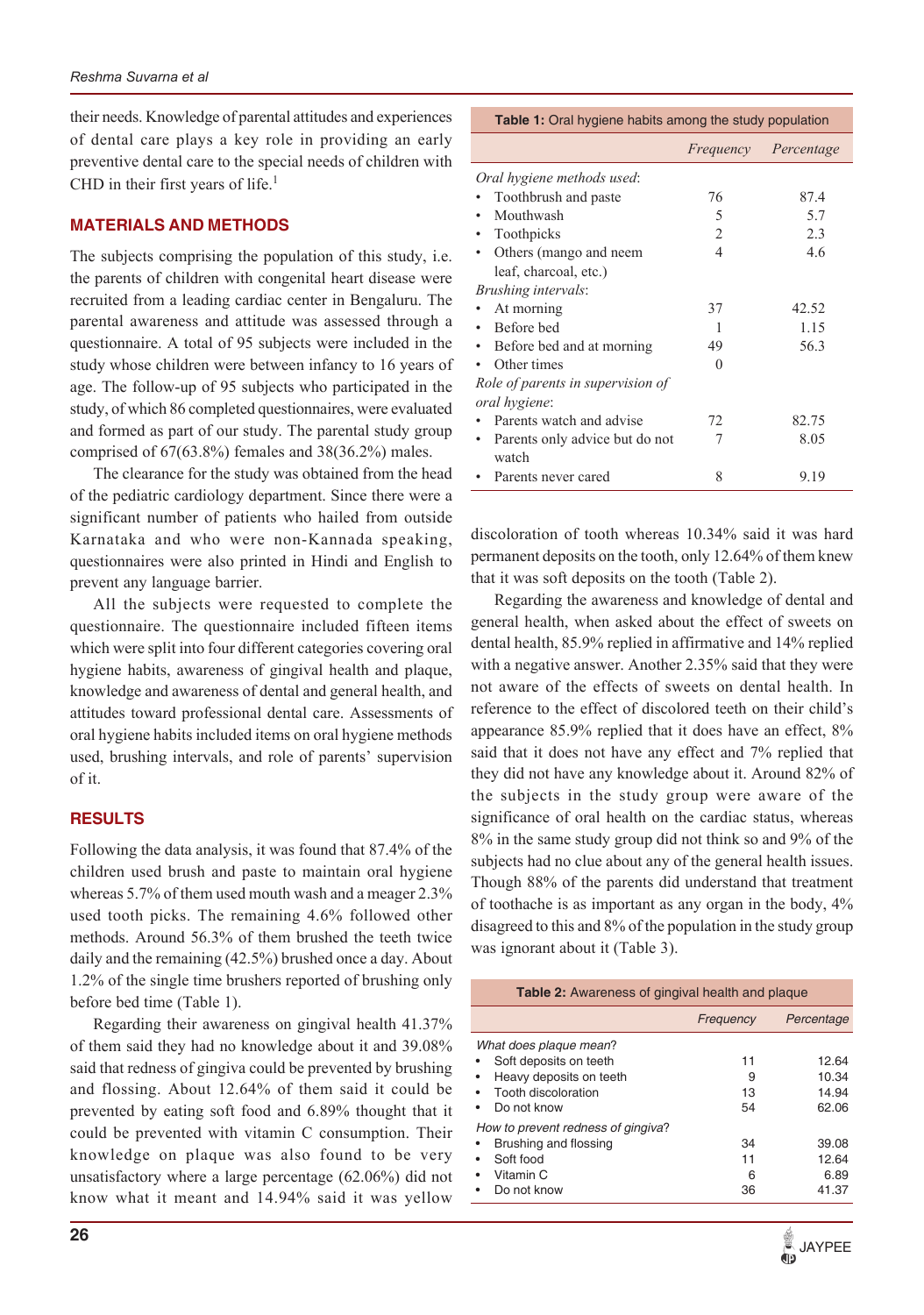*Knowledge and Oral Health Attitudes among Parents of Children with Congenital Heart Disease*

| <b>Table 3:</b> Knowledge and awareness of dental and<br>general health |                |            |  |  |
|-------------------------------------------------------------------------|----------------|------------|--|--|
|                                                                         | Frequency      | Percentage |  |  |
| Do sweets affect dental health?                                         |                |            |  |  |
| Yes                                                                     | 73             | 85.9       |  |  |
| $\rm N_{0}$                                                             | 12             | 14         |  |  |
| Do not know                                                             | $\overline{2}$ | 2.35       |  |  |
| Do discolored teeth affect your                                         |                |            |  |  |
| child's appearance?                                                     |                |            |  |  |
| Yes                                                                     | 73             | 85.9       |  |  |
| No                                                                      | 7              | 8          |  |  |
| Do not know                                                             | 6              | 7          |  |  |
| Does the health of mouth and                                            |                |            |  |  |
| teeth impact the health of body?                                        |                |            |  |  |
| Yes                                                                     | 70             | 82.4       |  |  |
| No                                                                      | 7              | 8          |  |  |
| Do not know                                                             | 8              | 9.4        |  |  |
| Does treatment of toothache as                                          |                |            |  |  |
| important as any organ in the body?                                     |                |            |  |  |
| Yes                                                                     | 74             | 87.1       |  |  |
| No                                                                      | 3              | 3.5        |  |  |
| Do not know                                                             | 7              | 8.23       |  |  |

On assessment regarding the frequency of dental visits, 78% said that they visited when only in pain, 17% occasionally and only 2% visited regularly. Concerning the necessity of visiting the dentist regularly, 64% knew that regular visits to the dentist are very much important, 16% did not agree with this thought, and 20% replied that they did not know anything about this (Table 4).

Remainder of the questionnaire revealed that when the parents were asked whether poor oral health jeopardized the health of the heart, 67% replied positively, 20% did not comply, and 7% said that it does not matter at all. Also, when asked whether they were interested in educating themselves about the importance of oral health and its implication on general well-being, 82% replied that they were interested, whereas 5% replied that they were not interested at all, and 2% replied negatively.

## **DISCUSSION**

Previous studies on knowledge, attitudes and health practices have shown that the cardiac group had significantly poorer dental health practices than the healthy group.<sup>1,3-5</sup> Even their guardians' knowledge was not satisfactory with regards to the importance of the maintenance of good oral health for prevention of infective endocarditis. In a recent study of children with CHD in northern Sweden, it is suggested that children with severe CHD should receive dental care in clinics for pediatric dentistry, particularly at early ages.<sup>1</sup>

| Table 4: Attitudes toward professional dental care |                |            |  |
|----------------------------------------------------|----------------|------------|--|
|                                                    | Frequency      | Percentage |  |
| How often do you visit the dentist?                |                |            |  |
| Regularly                                          | 2              | 2.4        |  |
| When in pain<br>$\bullet$                          | 66             | 77.6       |  |
| Occasionally or never                              | 17             | 20         |  |
| Are regular visits to the dentist                  |                |            |  |
| necessary?                                         |                |            |  |
| Yes                                                | 54             | 63.5       |  |
| No                                                 | 14             | 16.5       |  |
| Do not know                                        | 17             | 20         |  |
| Reasons behind not visiting/dislike                |                |            |  |
| visiting:                                          |                |            |  |
| Fear                                               | 12             | 15.4       |  |
| High cost                                          | 22             | 26.7       |  |
| No clinic nearby<br>$\bullet$                      | 12             | 15.4       |  |
| No time<br>$\bullet$                               | 5              | 7.6        |  |
| No specific reason                                 | 35             | 42.3       |  |
| Driving factor for your last visit:                |                |            |  |
| Toothache                                          | 52             | 61         |  |
| Parents advice<br>$\bullet$                        | 8              | 10.6       |  |
| Dentists advice<br>٠                               | 9              | 12.5       |  |
| Other reasons<br>$\bullet$                         | 4              | 4.7        |  |
| Are you aware that poor oral                       |                |            |  |
| health is not good for the heart?                  |                |            |  |
| Yes                                                | 57             | 67.1       |  |
| $\rm N_{0}$                                        | 17             | 20         |  |
| Does not matter at all                             | 6              | 7.1        |  |
| Are you interested in educating                    |                |            |  |
| yourself about the importance of                   |                |            |  |
| oral health, its implication on                    |                |            |  |
| general well-being (especially                     |                |            |  |
| the heart)?                                        |                |            |  |
| Yes                                                | 75             | 88.2       |  |
| N <sub>0</sub>                                     | $\overline{c}$ | 2.4        |  |
| Not interested                                     | $\overline{4}$ | 4.7        |  |

This survey shows that a high percentage of children do brush the teeth twice or once a day but this chore was not always assisted by the parents. Also, the intervals of brushing were found to be irregular. These findings are concurrent with the study done by Al-Omiri and colleagues in North Jordan.<sup>6</sup>

Attentiveness of gingival health and plaque were also found to be unsatisfactory where most of them were not even aware of the idea of plaque. Most of them thought it to be discoloration of tooth, some thought it to be heavy deposits whereas some did have the impression that it was soft deposits on the tooth. Similar findings were observed in the study done on children from North Jordan.<sup>6</sup> Knowledge of the prevention of redness of gingiva was also very deficient. Only one third of the study group knew it could be prevented by brushing and flossing and the rest thought it could be prevented by consumption of soft food and vitamin C.